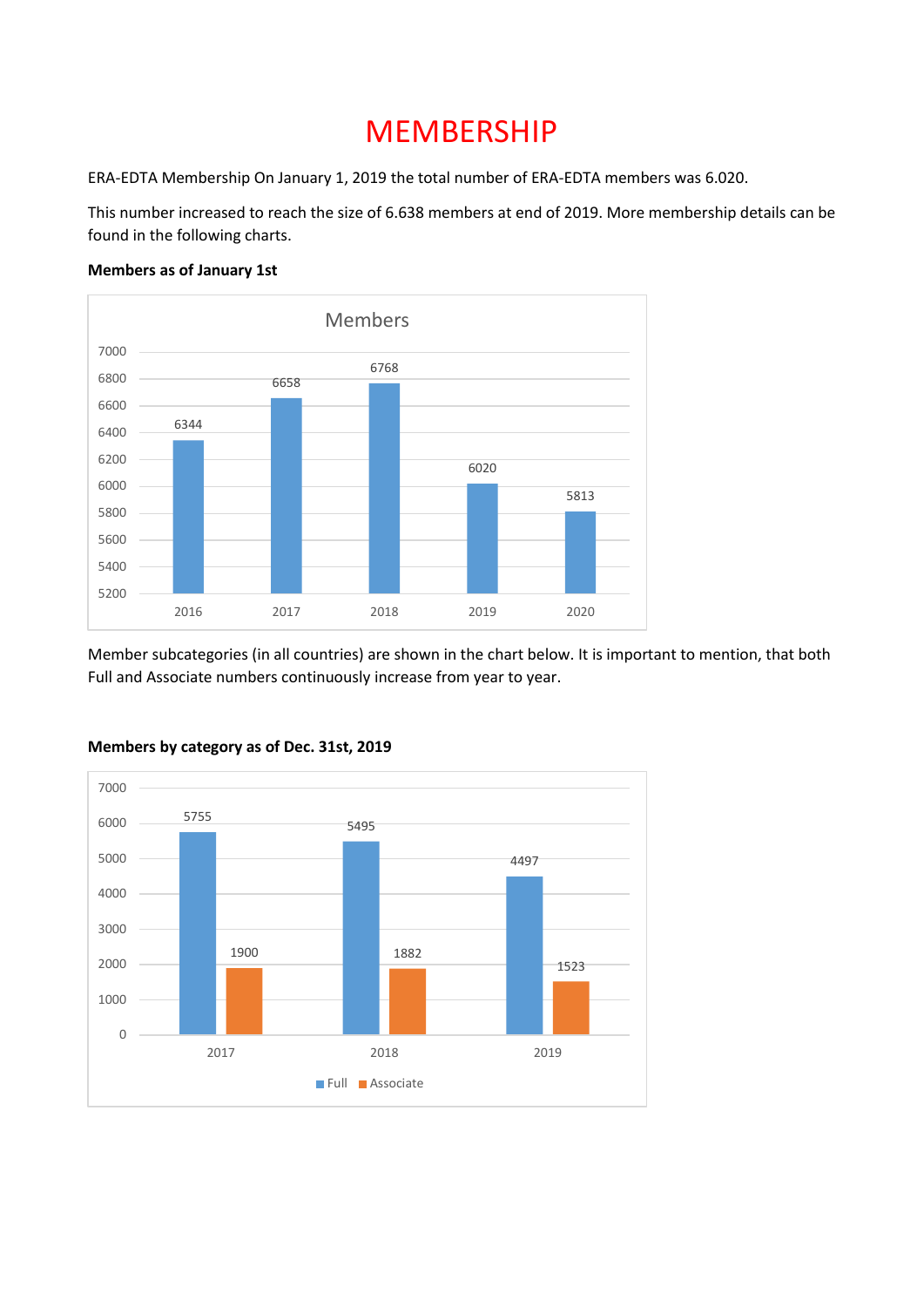

The next chart presents ERA-EDTA Member age and gender distribution in all countries.



**Members by age and gender – as of Dec. 31st, 2019**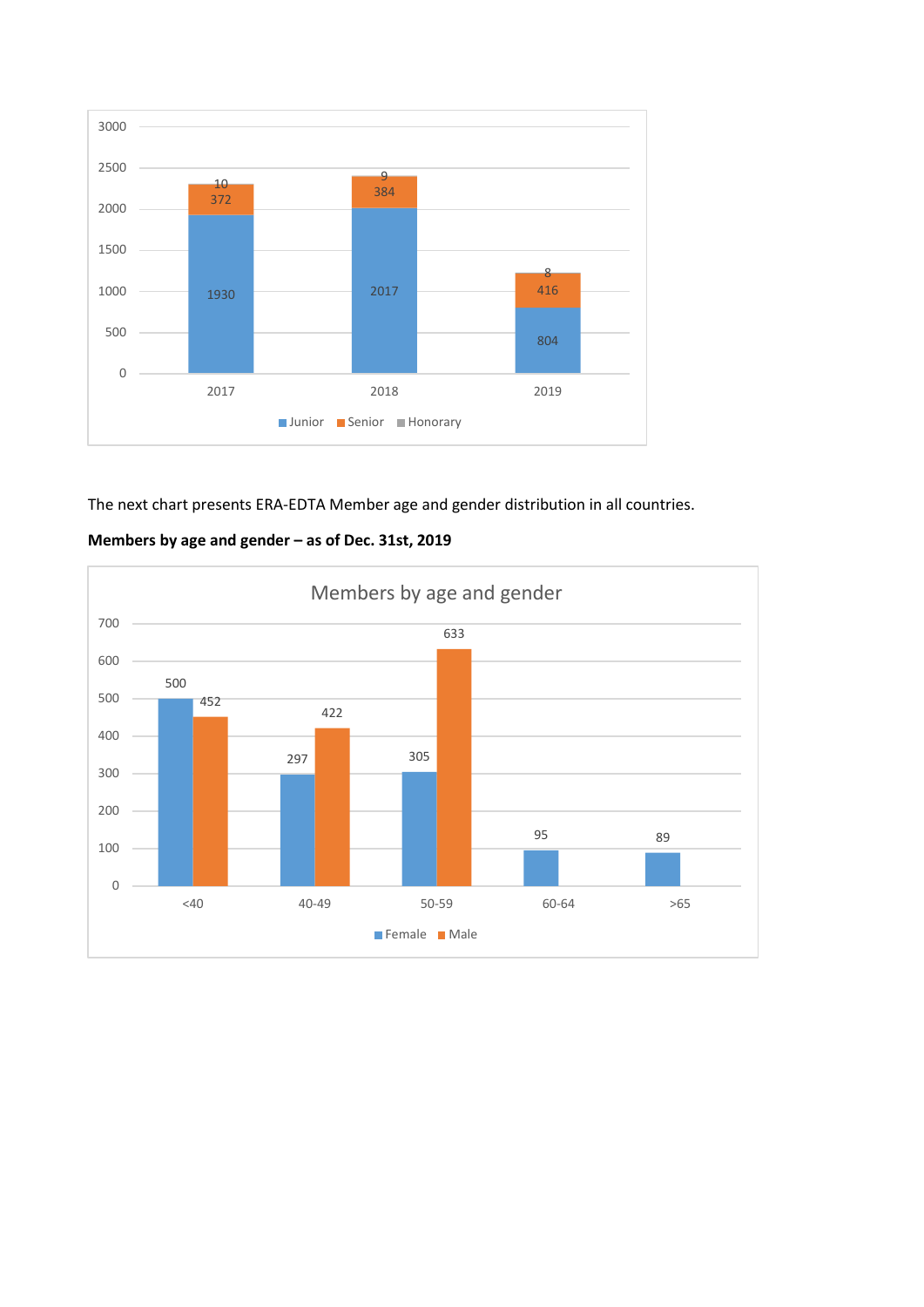The following chart shows ERA-EDTA Membership numbers by country.



**Members by country (top 15 - as of Dec. 31st 2019)**

The following chart illustrates an overview of the drop-out vs new member fluctuations in all countries from 2016 until 2019.



#### **Member turnover**

This table shows the top 16 countries with the largest member drop-out numbers vs corresponding new members in 2019.